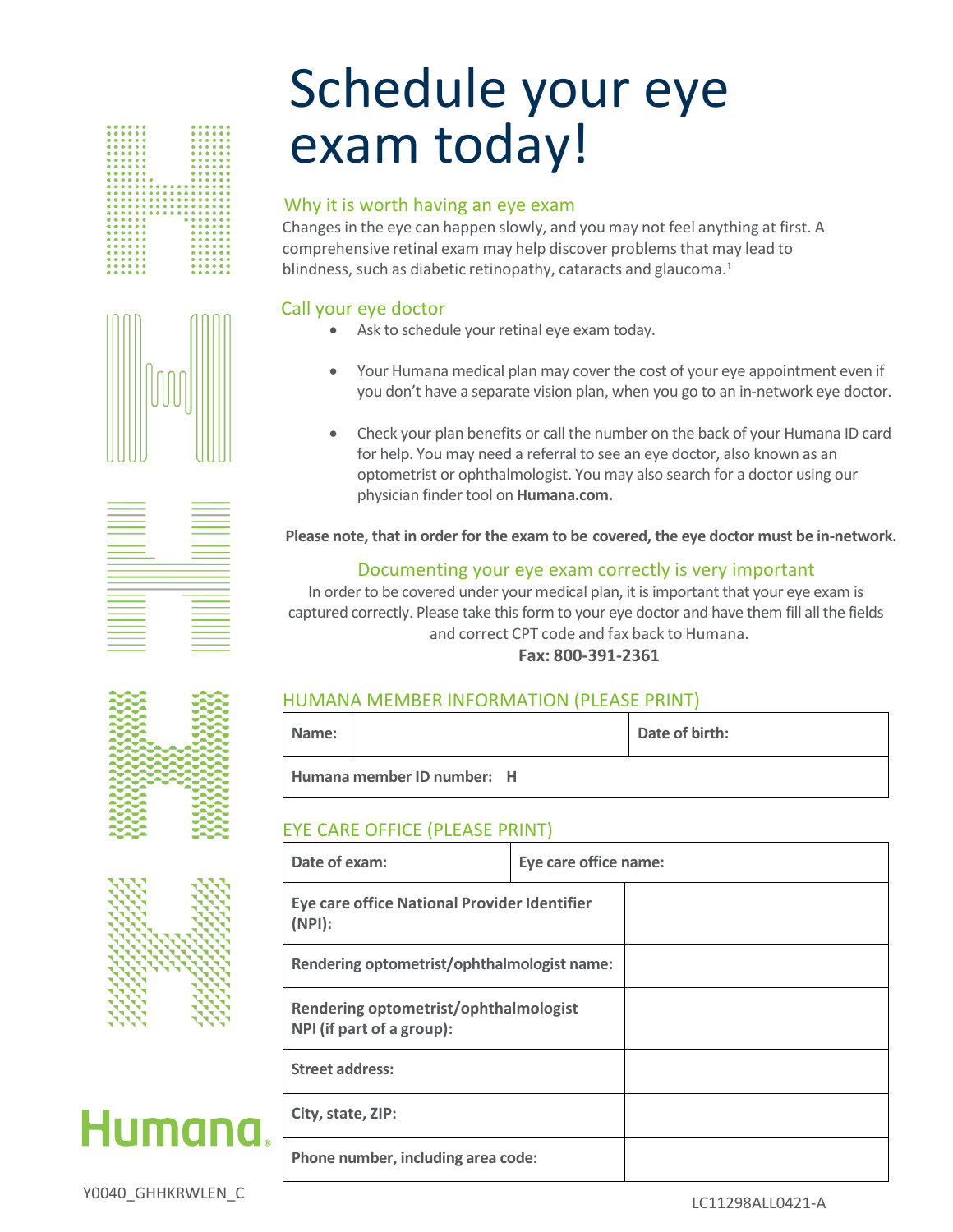# Healthcare Effectiveness Data and Information Set (HEDIS®) codes to identify eye exams

| <b>CPT</b>                                                                                                                                                                                                                                                                                                                   | <b>CPT Category II</b>          | <b>HCPCS</b>           |
|------------------------------------------------------------------------------------------------------------------------------------------------------------------------------------------------------------------------------------------------------------------------------------------------------------------------------|---------------------------------|------------------------|
| 67028, 67030, 67031, 67036, 67039 - 67043, 67101, 67105, 67107,<br>67108, 67110, 67112, 67113, 67121, 67141, 67145, 67208, 67210,<br>67218, 67220, 67221, 67227, 67228, 92002, 92004, 92012, 92014,<br>92018, 92019, 92134, 92225 - 92228, 92230, 92235, 92240, 92250,<br>92260, 99203 - 99205, 99213 - 99215, 99242 - 99245 | $2022F - 2026F$<br>2033F, 3072F | S0620, S0621,<br>S3000 |

#### **CPT code: \_\_\_\_\_\_\_\_\_\_\_\_\_\_\_\_\_\_\_\_\_\_\_\_\_\_\_\_\_**

#### **FINDINGS**

| No retinopathy (diabetic or hypertensive) is found in either eye. |                                              |                                                |        |          |                  |           |                                                                                                     |
|-------------------------------------------------------------------|----------------------------------------------|------------------------------------------------|--------|----------|------------------|-----------|-----------------------------------------------------------------------------------------------------|
| Retinal exam abnormalities detected, as follows:                  |                                              |                                                |        |          |                  |           |                                                                                                     |
| Non-proliferative changes noted in (circle one):                  |                                              |                                                |        |          |                  |           |                                                                                                     |
|                                                                   | Right (grade)                                | N/A                                            | Mild   | Moderate | Severe           |           |                                                                                                     |
|                                                                   |                                              | Clinically significant diabetic macular edema? |        |          | Yes              | <b>No</b> |                                                                                                     |
|                                                                   | Left (grade)                                 | N/A                                            | Mild   | Moderate | Severe           |           |                                                                                                     |
|                                                                   |                                              | Clinically significant diabetic macular edema? |        |          | Yes              | <b>No</b> |                                                                                                     |
|                                                                   | Proliferative changes noted in (circle one): |                                                |        |          |                  |           |                                                                                                     |
|                                                                   | Right (grade) N/A                            |                                                | Active |          | Regressed/Stable |           |                                                                                                     |
|                                                                   | Left (grade)                                 | N/A Active                                     |        |          | Regressed/Stable |           |                                                                                                     |
|                                                                   |                                              |                                                |        |          |                  |           |                                                                                                     |
| <b>Other</b>                                                      |                                              |                                                |        |          |                  |           |                                                                                                     |
|                                                                   |                                              |                                                |        |          |                  |           |                                                                                                     |
|                                                                   | Recommended follow-up (circle one):          |                                                |        |          |                  |           |                                                                                                     |
| 12 months                                                         |                                              | 6 months                                       |        |          |                  |           |                                                                                                     |
|                                                                   |                                              |                                                |        |          |                  |           |                                                                                                     |
|                                                                   |                                              |                                                |        |          |                  |           |                                                                                                     |
|                                                                   |                                              |                                                |        |          |                  |           | Physician attestation statement: I have examined the Humana member listed and confirm he or she has |
| received the services indicated on this form.                     |                                              |                                                |        |          |                  |           |                                                                                                     |
|                                                                   |                                              |                                                |        |          |                  |           |                                                                                                     |
|                                                                   |                                              |                                                |        |          |                  |           |                                                                                                     |
| Rendering optometrist/ophthalmologist signature<br>Date           |                                              |                                                |        |          |                  |           |                                                                                                     |

# **Fax form to: 800-391-2361**

**Mail form to:** 66 E. Wadsworth Park Drive, Suite 150S, Draper, UT 84020

<sup>1</sup>"Diabetic Retinopathy," National Eye Institute, last accessed Feb. 19, 2020,

https://nei.nih.gov/health/diabetic/retinopathy.

Y0040\_GHHKRWLEN\_C